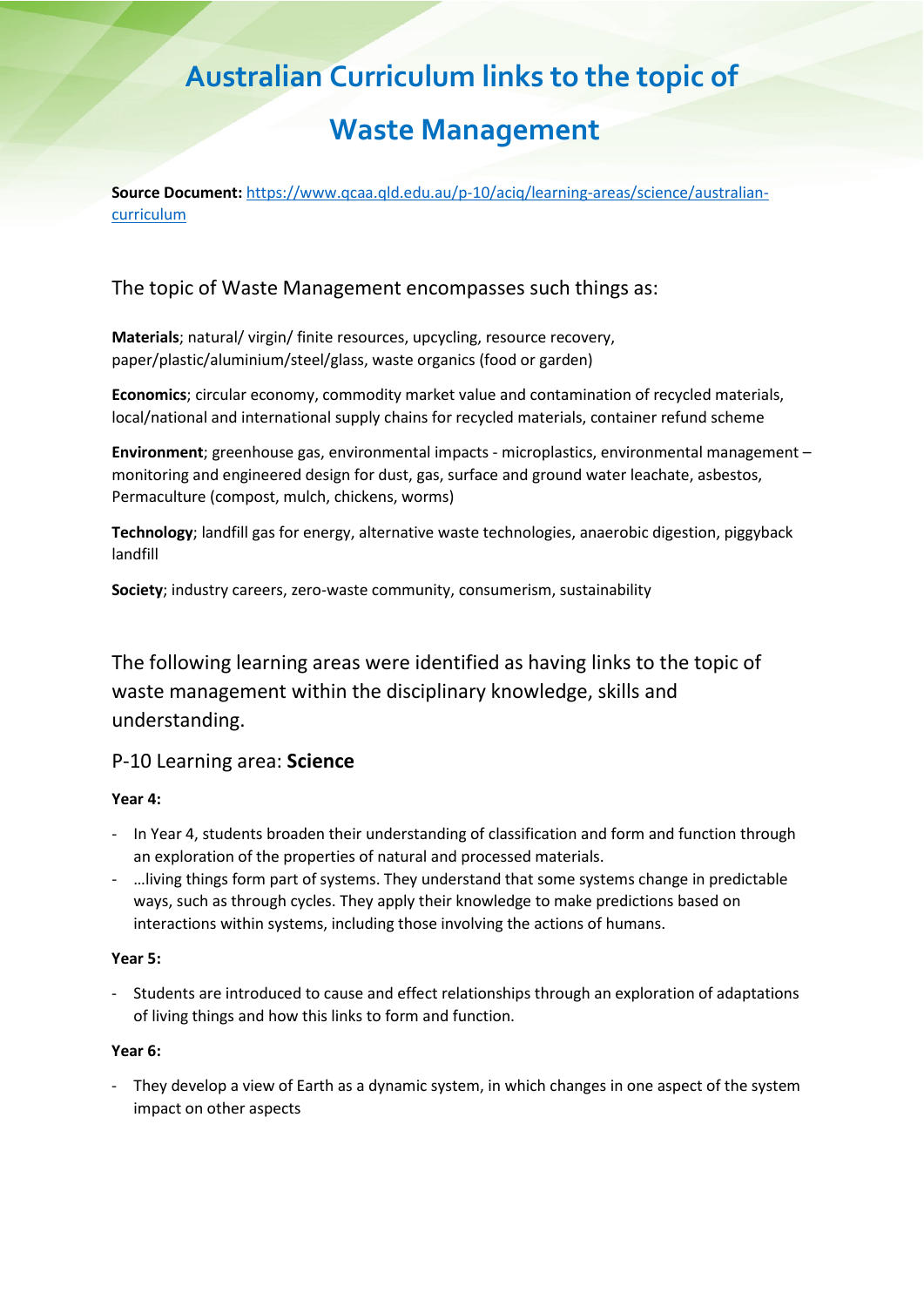### **Year 7**:

- They use and develop models such as food chains, food webs and the water cycle to represent and analyse the flow of energy and matter through ecosystems and explore the impact of changing components within these systems.
- They explore the notion of renewable and non-renewable resources and consider how this classification depends on the timescale considered.

## P-10 Learning area: **Humanities and Social Science**

### **Subject: Humanities and Social Science**

### **Year 4:**

- Examining how people's need and want of resources over time has affected people, societies and environments.
- They examine the concept of sustainability, and its application to resource use and waste management, past and present, by different groups. The curriculum introduces the role of local government, laws and rules, and group belonging and how they meet people's needs. Themes of law and citizenship extend into their studies of diverse groups, and how environmental sustainability is enacted.

### **Inquiry Question:**

- What is the significance of the environment and what are different views on how it can be used and sustained, past and present?

### **Year 5:**

- In studying human desire and need for resources, students make connections to economics and business concepts around decisions and choices, gaining opportunities to consider their own and others' financial, economic, environmental and social responsibilities and decision-making, past, present and future.

### **Inquiry Question:**

- What is the relationship between environments and my roles as a consumer and citizen?

### **Year 6:**

- Students investigate the importance of rights and responsibilities and informed decision-making, at the personal level of consumption and civic participation, and at the national level through studies of economic, ecological and government processes and systems.

### **Inquiry question:**

How has Australia developed as a society with global connections, and what is my role as a global citizen?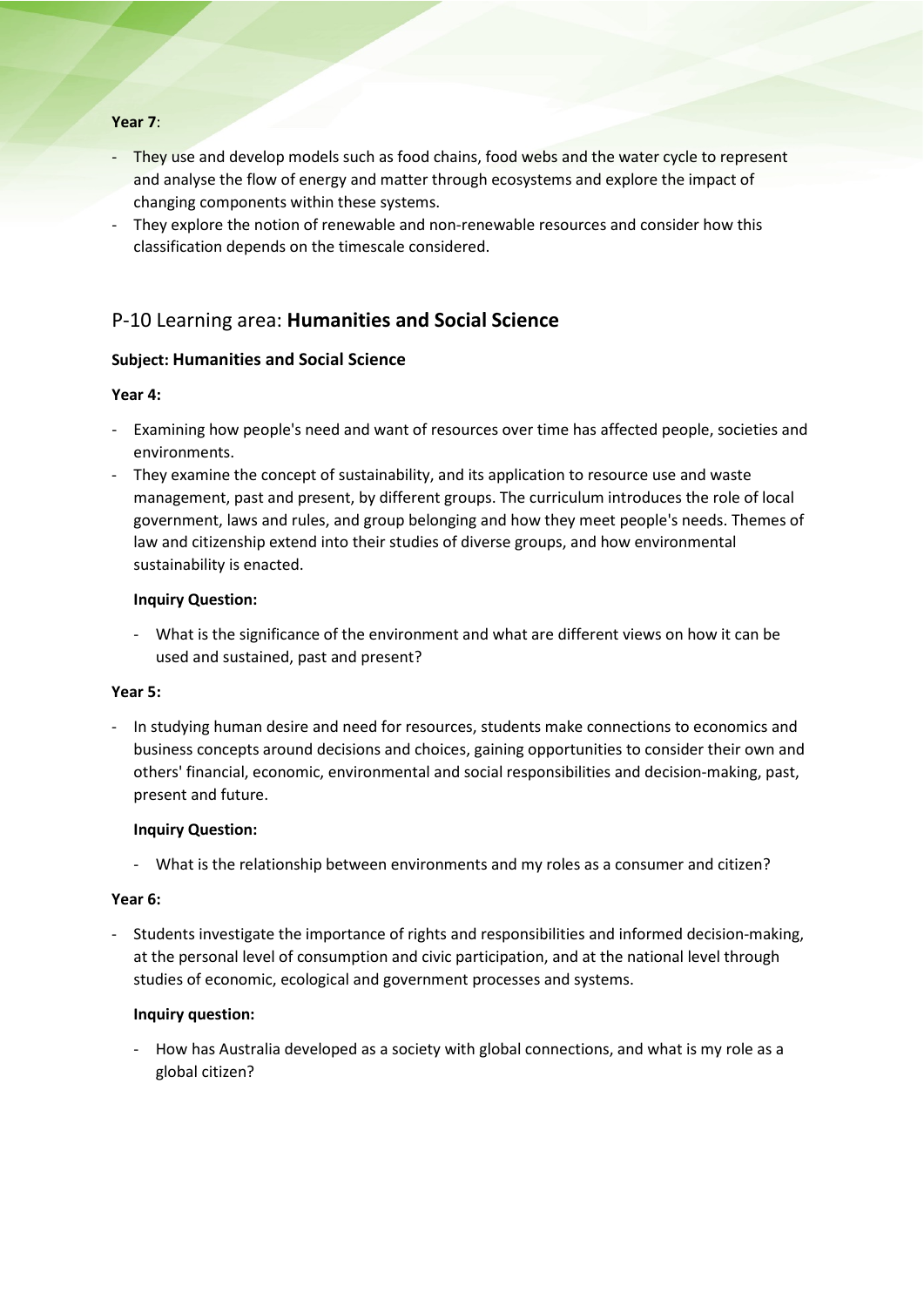### **Year 7:**

Students investigate the nature of water as a natural resource in different global places and times, and the effects, issues and solutions of its use, management and value by different people, past and present.

### **Inquiry question:**

How has the use, management and value of finite natural resources affected how people have lived and societies have evolved in the past and present, and what does this mean for future planning?

### **Subject: Geography**

### **Year 7: 'Place and liveability'**

- The idea that places provide us with the services and facilities needed to support and enhance our lives, and that spaces are planned and managed by people.
- Students' ability to evaluate the liveability of their own place and to investigate whether it can be improved through planning.

### **Inquiry questions:**

- What effect does the uneven distribution of resources and services have on the lives of people?
- What approaches can be used to improve the availability of resources and access to services?

### **Year 8:** 'Changing nations'

Examines issues related to the management and future of Australia's urban areas.

### **Subject: Economics and Business**

### **Year 7:**

- Exploring what it means to be a consumer, a worker and a producer in the market, and the relationships between these groups.
- …personal, community, national or regional issues or events, with opportunities for concepts to also be considered in the global context where appropriate.

### **Year 9:**

- Students are introduced to the concept of an 'economy' and explore what it means for Australia to be part of the Asia region and the global economy.
- …including the implications of decisions made by individuals, businesses and governments.

### **Inquiry questions:**

- How do participants in the global economy interact?
- What strategies can be used to manage financial risks and rewards?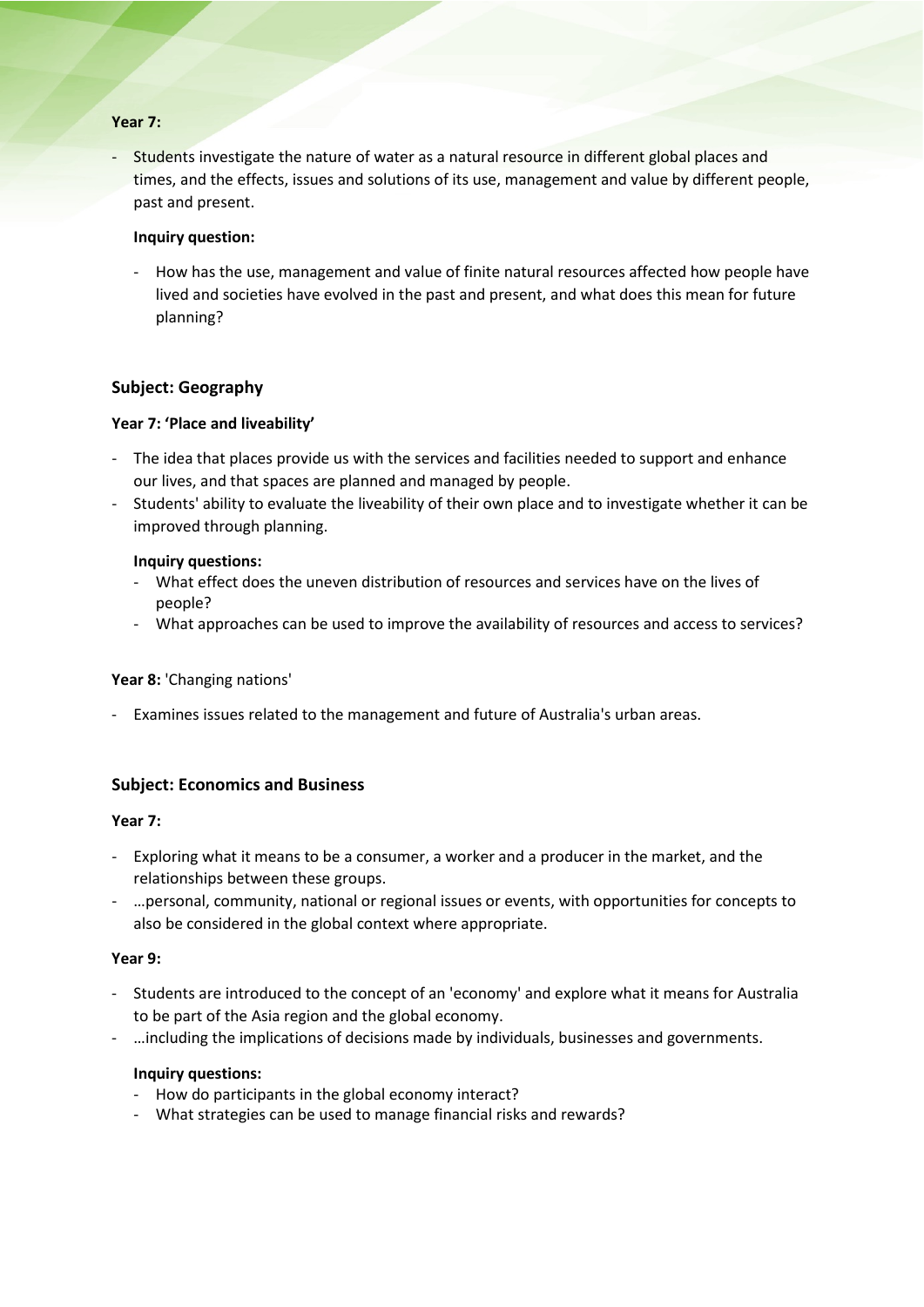# P-10 Learning Area: **Technologies**

### **Subject: Design and Technologies**

### **Years 3 – 10:**

- Students should have opportunities to experience designing and producing products, services and environments.
- …taking into account; …social values; economic, environmental and social sustainability factors…

### **Years 3 & 4**:

- Students examine social and environmental sustainability implications of existing products and processes to raise awareness of their place in the world.
- They become aware of the role of those working in design and technologies occupations and how they think about the way a product might change in the future.

### **Years 5 & 6**:

- Students critically examine technologies − materials, systems, components, tools and equipment − that are used regularly in the home … with consideration of … environmental sustainability factors.
- Students represent objects and ideas in a variety of forms such as thumbnail sketches, models, drawings, diagrams and storyboards to illustrate the development of designed solutions.

### **Years 7 & 8:**

- Produce sustainable designed solutions to problems for individuals and the community, considering … economic, environmental and social sustainability factors.

# P – 10 Learning Area: **The Arts**

### **Subject: Visual Arts**

### **Years 7 & 8:**

- Consider the qualities and sustainable properties of materials, techniques, technologies and processes and combine these to create and produce solutions to their artworks.
- Consider society and ethics, and economic, environmental and social factors.
- Choose to use sustainable materials, techniques and technologies

### **Years 9 & 10:**

- Choose to use sustainable materials, techniques and technologies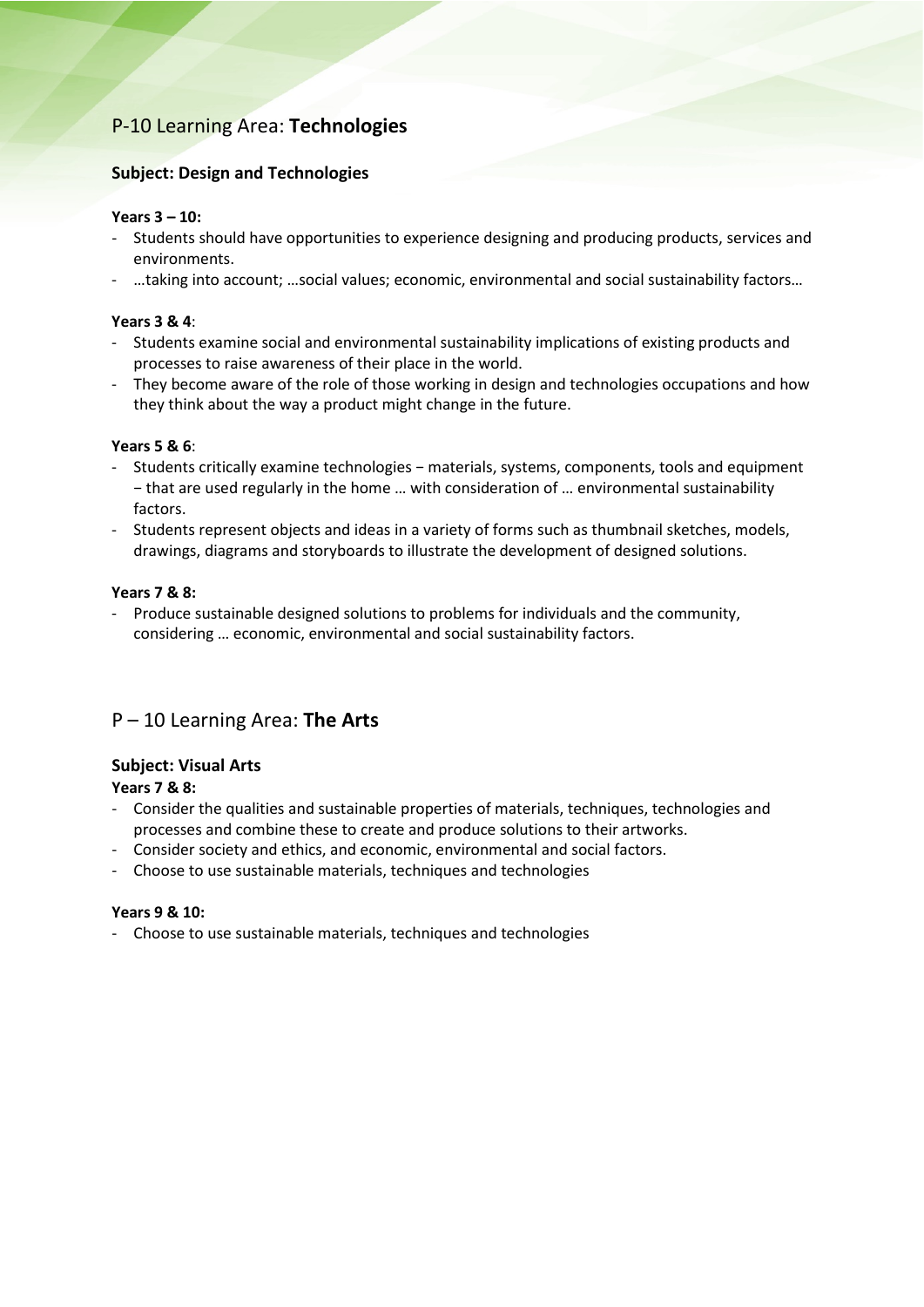# **Australian Curriculum links to a waste audit**

The following learning areas were identified as having links to the process of auditing waste within the disciplinary knowledge, skills and understanding.

## p-10 Learning Area: **Science**

### **Inquiry skills:**

### **'Questioning and predicting'**

**Year 4:** With guidance, identify questions in familiar contexts that can be investigated scientifically and make predictions based on prior knowledge.

### **'Planning and conducting'**

**Year 4:** With guidance, plan and conduct scientific investigations to find answers to questions, considering the safe use of appropriate materials and equipment.

Consider the elements of fair tests and use formal measurements and digital technologies as appropriate, to make and record observations accurately.

### **'Processing and analysing data and information'**

**Year 4:** Use a range of methods including tables and simple column graphs to represent data and to identify patterns and trends.

Compare results with predictions, suggesting possible reasons for findings.

### **'Evaluating'**

**Year 5 & 6:** Reflect on and suggest improvements to scientific investigations

## P – 10 Learning Area: **Mathematics**

### **'Understanding'**

Year 4: extending place value to decimals **Year 5:** comparing and ordering fractions **Year 6:** making reasonable estimations

### **'Fluency'**

**Year 4:**

- using instruments to measure accurately
- collecting and recording data
- **Year 5:** using estimation to check the reasonableness of answers to calculations
- **Year 6:** converting between fractions and decimals

**Year 8:** evaluating volumes of three-dimensional objects

### **'Problem-solving'**

**Year 4:** formulating, modelling and recording authentic situations involving operations, comparing large numbers with each other, comparing time durations

**Year 5:** includes formulating and solving authentic problems

**Year 6:** formulating and solving authentic problems using fractions, decimals, percentages and measurements